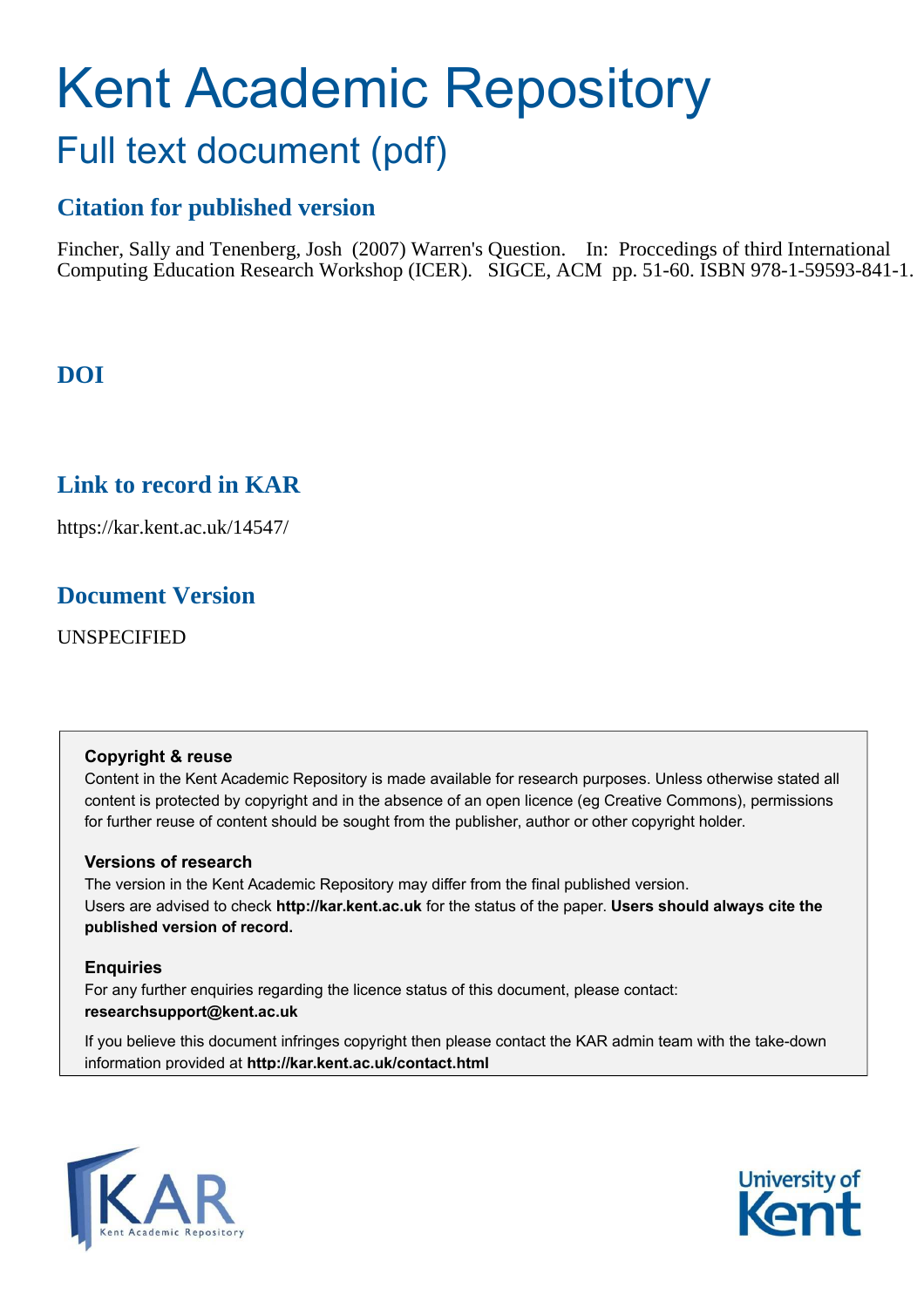# **Warren's Question**

**Sally Fincher Computing Laboratory** University of Kent, UK +44 1227 824061

#### S.A.Fincher@kent.ac.uk

# **ABSTRACT**

In this paper, we present an extended examination of a specific, single, instance of transfer of teaching practice. The investigation uses a combination of interpretative analytic techniques from critical literary studies, and grounded theory. From this analysis we make conjectures about some of the ways in which educators change their teaching practice and suggest that these natural practices hold a challenge both for computing education research and educational development.

#### **Categories and Subject Descriptors**

K.3.2 Computer and Information Science Education

#### **General Terms**

Theory

#### 1. SCENE SETTING

This paper examines a question, sent by email to a group of colleagues on a private email list.

Warren, a computing educator, asks if he can visit a colleague's lab classes. As computing educators we recognize the setting: the rows of monitors, students typing, surfing the Internet, looking at one another's screens, their side conversations, our irrelevancy. And in its familiarity it looks like one of the mundane emails that we read—and ignore—daily. Indeed, none of the 17 recipients respond to the list.

It is Warren's second question, three days later, that produces the short series of responses we analyse here.

In this paper, we look at Warren's questions and the responses they elicit, from our perspective as computing education researchers. We have several purposes in doing so.

First, the exchange explores and illuminates individual and collective practices emerging from the Disciplinary Commons project [1, 2] and our analysis of the exchange frames our discussion of the project. The Disciplinary Commons was constituted from practitioners sharing the same disciplinary

Permission to make digital or hard copies of all or part of this work for personal or classroom use is granted without fee provided that copies are not made or distributed for profit or commercial advantage and that copies bear this notice and the full citation on the first page. To copy otherwise, or republish, to post on servers or to redistribute to lists, requires prior specific permission and/or a fee.

ICER'07, September 15-16, 2007, Atlanta, Georgia, USA.

Copyright 2007 ACM 978-1-59593-841-1/07/0009...\$5.00.

Josh Tenenberg Institute of Technology University of Washington, Tacoma, USA +1 253.692.5860

#### jtenenbg@u washington edu

background – sometimes teaching on the same course in different institutions – coming together for monthly meetings over the course of an academic year. During these meetings, aspects of teaching practice were shared, peer-reviewed and ultimately documented in course portfolios.

We highlight two particular implications of our research focus. One is that changes in computing education must require change in the specific practices of CS educators. Hence if CS Ed researchers are to impact student learning we, as researchers, must investigate the practices of CS educators. Secondly, we present a set of conjectures about some of the ways in which change of practice occurs, grounded in interview and survey data collected from participants in the Disciplinary Commons project. Our main conjecture, grounded in observation and post-project interviews, is that teaching practitioners adopt new practices by adapting practices directly from other practitioners via discussion and observation. Teaching practitioners do not primarily use educational workshops or papers (whether theoretically or empirically based) as an inspiration for change. An implication of this conjecture for computing education researchers is that dissemination of research through standard publication venues is unlikely to influence practitioners to change their practice.

Our second purpose is methodological. In particular, examining a single exchange on a private email list involves an elaboration of complete text far different from the extraction and condensation of text typical of interview studies; the micro illuminates the macro, rather than the reverse. This sort of textual analysis is a hermeneutical treatment that requires an understanding of the context of the interchange, informed by existing theoretical understandings, and informing new understandings.

We triangulate the textual analysis with a grounded theory investigation of a body of collected data - interviews, and responses to open-ended survey questions - to approach analytic generalizations concerning change of practice. Our intent here is to open the space of analytic methods available to CS Ed research by borrowing from existing methods in critical literary studies and the social sciences.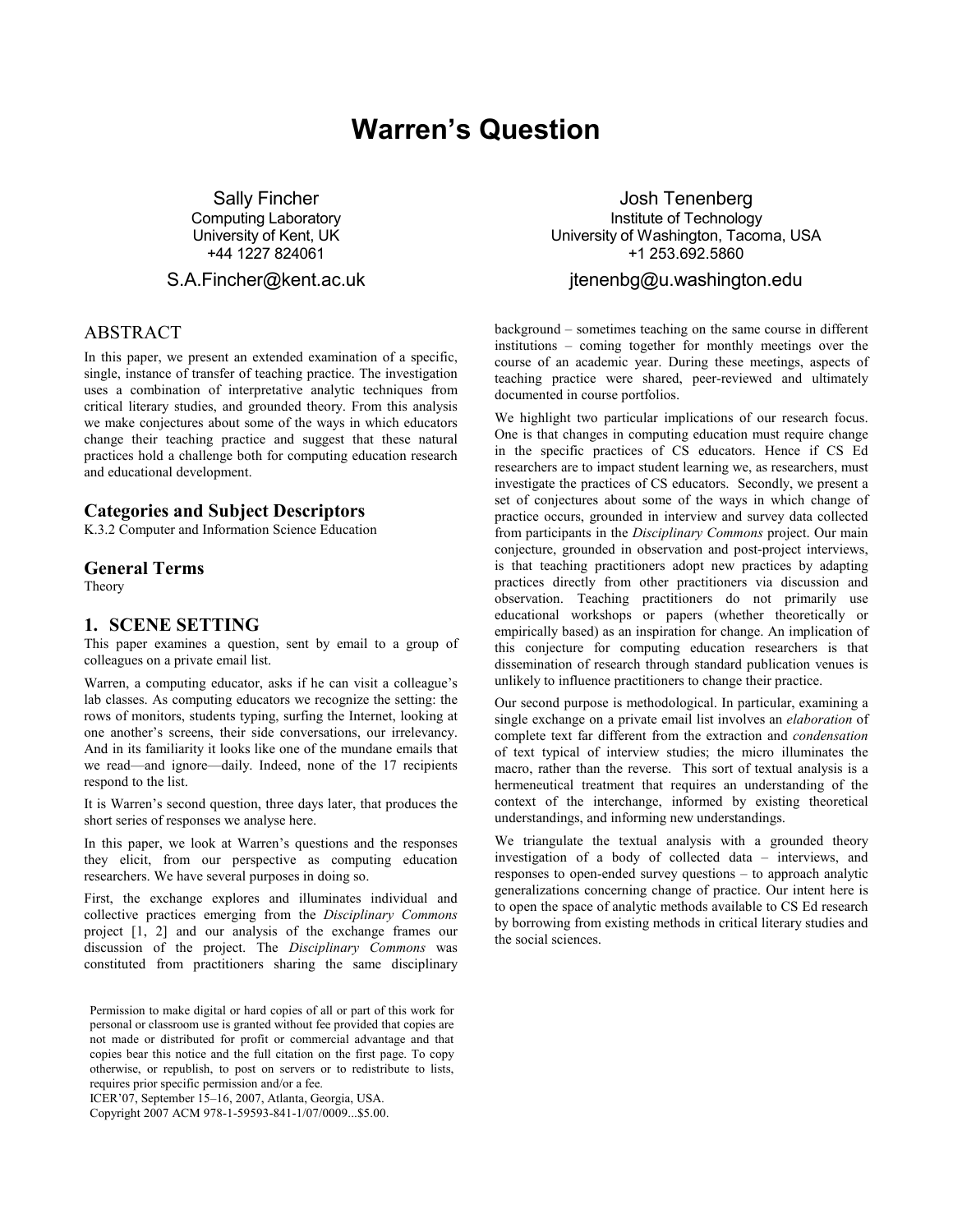#### **Warren's First Question**

| Date:         | Fri, 15 Dec  |  |  |
|---------------|--------------|--|--|
| From:         | Warren       |  |  |
| To:           | Mailing List |  |  |
| Subject: Help |              |  |  |

I have had an awful Semester and need some help and advice urgently! Some of you lecture interactively in lab classes, i.e. the students are expected to work while you teach. If you are one of those can you let me know when I can come to watch a session? I don't mind if it can't be until next year although I would prefer it to be as soon as possible. In the meantime, merry Christmas.

Warren

# 2. THE POLITICAL CONTEXT OF SELF-**DISCLOSURE**

Superficially, this seems to be an innocuous message. We understand Warren's question as a speech act [3]: that is, a request for help with a problem. However, when examined more closely, all is not what it seems. The first point is contextual: Warren has not sent this message to an individual, nor to a handpicked group of friends. He has sent it to a mailing list of 17 teachers of introductory programming courses, people who teach in different institutions, in different types of institutions, geographically distributed across the UK.

Why would anyone send a message like this to a mailing list? The fact that he does exposes something about the character of Warren and the character of the group to whom he is writing.

Teaching is an inevitably situated practice [4, 5]. It exists within a set of requirements and forces that characterise it within different contexts. Institutions have quality assurance procedures, internal and external examiners, accreditation boards. Departments have intake standards, student feedback, peer observation and review. Courses have syllabi and are expected to deliver "learning outcomes" as preparation for advanced learning in subsequent courses. At any of these levels it is possible to say "things are not going well", but there is a cost. Costs might range from colleagues' raised eyebrows to (in extreme cases) loss of employment, but within every institutional context there are disincentives for self-disclosure.

Thus, the disclosure in Warren's question marks this venue as one in which the gains he hopes to achieve (in self-improvement and subsequent improvement of student learning) exceed the costs associated with his seeking help and advice. This suggests that he has a high trust in the group that is receiving the message (and reciprocal low fear of disclosure) and that he is (relatively) unconcerned that they will think ill of him for the content of this message. We can conjecture as well that Warren believes that the people to whom he sends his email will not respond with disparagement or scorn, but that they will cooperate. Although it is worth note that cooperation would not be without cost to the

respondent: Warren wants not only to observe a colleague within their classroom, but wants "help and advice" as well, suggesting that the observation will be preceded and/or followed by discussion

Who is *not* subscribed to the email list is as important as who is. The members of the list do not include administrators or supervisors; all are practicing teachers and all are teaching the same subject matter at the same place in the curriculum. Thus there are no power differentials between members. In short, this email list is a safe place in which to make such requests.

# 2.1 An uncommon request

On further consideration, though, Warren's question does not appear to be so ordinary. It is *not* a common practice among tertiary educators to observe teaching in someone else's institution. Although peer observation is becoming more common within departments (sometimes within institutions) [6] it is essentially unheard of between institutions. And when the motivations for peer observation are examined, this is not surprising. They are, in general, linked to the quality assurance and staff development of the observed teacher. From that perspective there is simply no point in observing practice to ensure the quality of teaching in some other institution, nor any incentive to develop their staff. Warren's request is, in fact, an inversion of this "normal" purpose for peer observations. The observation is not for quality assurance or for staff development for the observed, nor is it externally imposed. It is instead requested by the observer for his own professional development. Warren's first question thus presents in a perfectly straightforward manner a request to traverse institutional boundaries to watch what happens behind a normally closed classroom door. In both the fact and the nature of this request, the Disciplinary Commons, the collective practices of its community—and Warren's participation in it— has normalized an extraordinary practice.

# 2.2 The Disciplinary Commons

The Disciplinary Commons project had two primary objectives: to document and share knowledge about teaching and student learning in Computer Science (CS) classrooms, and to establish practices for the scholarship of teaching by making it *public*, *peer*reviewed, and amenable for future use and development by other educators. The mechanism for achieving these goals was through a series of monthly meetings during the 2005-6 academic year involving Computer Science faculty, one cohort of ten CS faculty in the US and one cohort of twenty in the UK. Meetings were focused on the teaching and learning within participants' classrooms, with each person documenting their teaching in a course portfolio. Twenty-eight of the thirty participants concentrated on the introduction to programming (itp) course at their institutions. The email list on which Warren's question appeared was among the UK participants following the year of monthly meetings.

This project was *disciplinary*, in that it traded on the shared disciplinary knowledge among teachers who teach the same things.

[Samuel] Yes, there's a teaching and learning group that has meetings roughly every other week, and I've attended a few. Several of my colleagues (on the Math side of the department) have done presentations, but many of the topics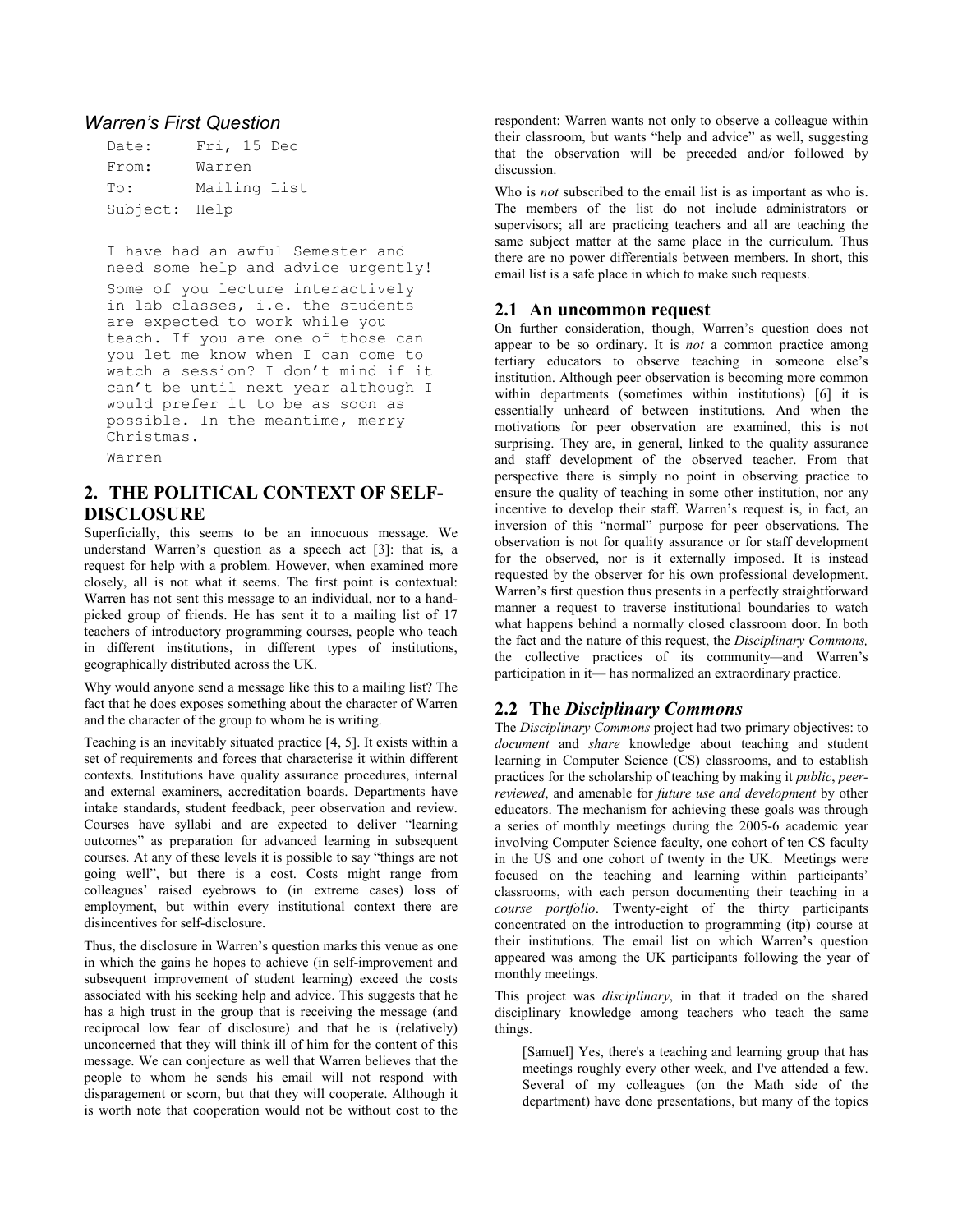don't seem immediately relevant to CS. That was the beauty of the *Commons* group—all CS, all the time!

And the project created a *commons* in the common knowledge that was developed about one another's courses, contexts, and teaching during the monthly meetings. This commonplace familiarity is aptly displayed in the matter-of-fact statement "Some of you lecture interactively in lab classes" in Warren's first question.

#### 2.3 The practice of peer observation

One of the features of the Disciplinary Commons was that each member observed the classroom teaching of another and was, in their turn, observed. Each observation followed the same form. The pair first met and the observee described the context of the teaching event to be observed, the material covered, its place in the course and in the curriculum, etc. Then the practice was observed during one of the observee's regular class sessions, situated in the observee's classroom. Following this, the observer and observee discussed and debriefed the session.

[Elizabeth] The most influential thing for me was the observation visits where I went to University N and observed Emma, and also George from University E, he came to visit me ... And what it did was it forced me to reconsider the whole approach I take to my lectures.

The power of this practice rested precisely on the fact that there was no purpose in doing it except to exchange ideas and to be of help to each other. No judgments were passed, no quality mechanisms engaged. Additionally, because the participants were in the same discipline, teaching the same course, observers easily understood the significance of what was taught.

[Frank] That was very interesting. I mean we do peer observation in this department as part of our quality process, but it's rare that you actually get to go and see someone teaching what you teach, so it's certainly offered a completely new experience in that respect.

Unexpectedly, whether because observers were observing outside their home institutions, or whether because they were highly sensitised to the curriculum and material being delivered, observers were especially struck by aspects of context that are normally invisible. These observations included the physical setting of the university, the material and technological objects within the classroom, the student interactions with one another. The shared disciplinary background meant that, for the observer, the observation began not when entering the classroom, but when leaving their own.

[Daniel] I have never had any externality on teaching – the peer review process, the exposure of ideas, you present ideas and get them hammered down, that's all part of what I do on a day-to-day basis in the research, whereas teaching's something I keep in my pocket, you know? ... the thing that kept me going was the fact that I'm getting this externality on the process ... This peer review. Those things that characterize good research projects ... keeping up in the field, being aware of what other people are doing. I didn't do any of that for my teaching. I do now.

[Elizabeth] that's very, very different, a marked difference, and I wouldn't have known about that if I hadn't been and visited and seen it happening. So the peer observation visit was a great revelation for me.

# 2.4 Pull transfer

We can only hypothesize about Warren's intention in asking if he can observe someone, but we believe that it relates to a phenomenon we call pull transfer.

The normal mechanisms employed for transfer of ideas in teaching and learning are in the mode of disseminator push: that is that something is identified (a teaching method, a "best practice", a theory) and it is packaged and promoted to interested parties by a staff developer or a researcher, via mechanisms such as papers, books, websites and workshops. This is the trajectory that is often assumed for educational research---that "dissemination" to practitioners occurs simply by virtue of publication in a research venue. However, evidence from empirical studies suggests that transfer of practice and knowledge to practitioners is rarely occasioned by these research-to-practice, top-down methods  $[7, 8]$ .

Teachers change their practices, adopting (transferring) ideas and materials from direct, personal contact with other practitioners as and when they need  $-$  often in very small, partial, pieces ("piecemeal accretion") or by virtue of having experienced it in another institution and, with a change of employment, importing it to a new context ("charismatic embedding"). Thus these transfers are achieved directly from practitioner to practitioner, from one specific setting to another, mediated neither by theory, researcher, or staff developer.

Survey results from the Commons participants support the conjecture that knowledge transfer rarely happens top-down, from researcher to practitioner. When asked "What published material do vou read with regard to your teaching?", seven participants mention reading technical publications related to disciplinary knowledge, five mention textbooks, five mention CS Ed practitioner conference proceedings (with all five mentioning the SIGCSE Symposium by name). Only one of the thirty people surveyed, (a CS Ed researcher), mentioned reading the CS Education research literature; and none mentioned reading research in the learning sciences, in the behavioural or social sciences, or disciplinary education research in cognate disciplines (such as mathematics or physics).

And pull-transfer seems to be what is happening in Warren's case, reproducing the practices normalized during the Commons. Warren wants to "pull down" the bits of practice that he needs. No one is selling these ideas to him; no-one is holding a workshop or promoting lectures-in-labs as a "best practice". And Warren is not asking for references to the literature. Rather, Warren has identified both his own need and a source of solutions. He wants to expose himself to practices "in the wild", to see how someone else does it, and to see what he can use from  $it$  – not wholesale, not as a piece, but adapted and adopted to his local context with specific constraints [9].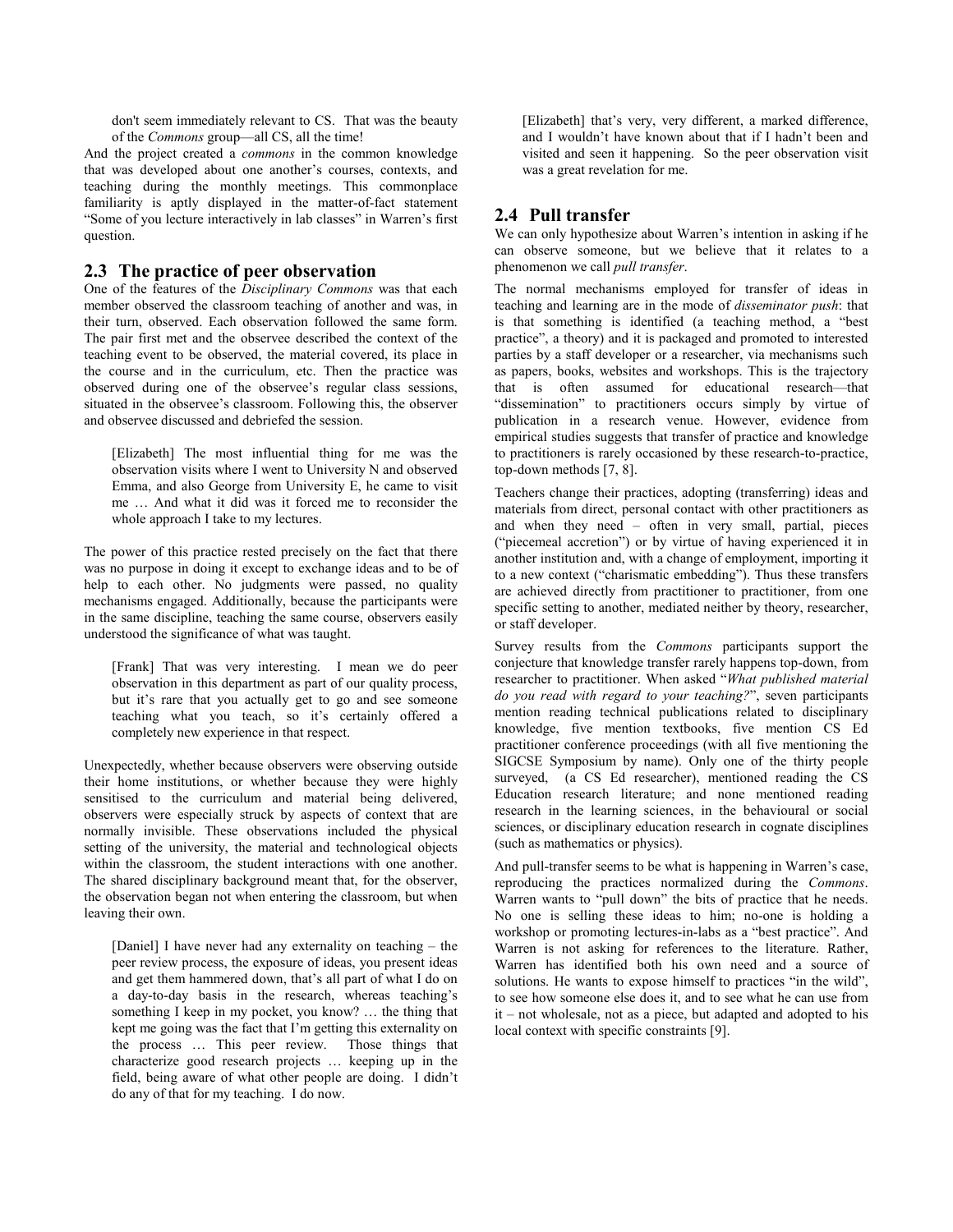#### **Warren's Second Question**

| Date:                | Mon, 18 Dec  |  |
|----------------------|--------------|--|
| From:                | Warren       |  |
| To:                  | Mailing List |  |
| Subject: Help again? |              |  |

Oh dear, a bad year just got worse. I have had some replies to my email of last week so please keep them coming, especially if you are planning to give a lab-class style lecture some time soon. In the meantime, most, if not all of you, will be aware of how my taskbook system works. The question is how do I avoid the possibility of forgery? At the moment the postgrads at each lab class sign off the tasks and are supposed to fill in the appropriate box on a spreadsheet. Sometimes they forget so when I get all the books at the end of the year I check those that haven't been filled in on the spreadsheet. Most of them are OK but this year it is clear that the student has blatantly forged the signatures, so how do I minimize the chances of this in future? The best solution we have so far is a signature plus a stamp. Has anybody got any better ideas? Warren

# 3. A DIFFERENT REOUEST

No responses had been registered on the mailing list to Warren's first question three days prior. The first thing that Warren does with his second question is to send thanks to the people who have privately responded to his earlier request. This acknowledgement lets everyone know that the group is still functioning, that interest and help are available, even though group members have ceased to meet formally. At the same time, this message serves to reconstitute and reproduce the group, its internal relationships, and its shared practices of assistance and reciprocation.

He then prepares to ask a second question, by making an assertion about knowledge other group members have concerning his own practice and its use in context (that is, what he does, what it is for, and why he uses it in the way he does): "In the meantime, most, if not all of you, will be aware of how my taskbook system works."

#### 3.1 An unusual claim

This is an unusual claim, because it references a very detailed aspect of his practice, and asserts that this knowledge is shared. How have other members of the group come to be aware of this? This sort of knowledge is not on the surface, it is not available from a webpage, and not contained in a syllabus. Thus this claim is not only unusual in its specificity; it is also unusual in the casual manner in which Warren takes common knowledge for

granted. He does not re-describe his system-considerable in its complexity— but provides just enough detail for the group to index into shared memory.

He knows, as well, that "the taskbook" is not a common practice used by others in the group. This is because he knows their practice as closely as they do his.

[Elizabeth] ... we know more about each other's courses and our views and attitudes—than we know perhaps about our colleagues that we work with day in and day out.

[Albert] ... to get that many people to share that kind of information in that amount of time was unreal. This is in huge contrast to what happens on the job.

Where Warren does provide considerable detail is about the specific, individual, problem he has encountered. This is something that has happened outside of the group's lifecycle and so no-one can know about it.

He then closes with a request for better ideas. This time, he is asking for a fix. He is not doing "pull transfer", he does not want to come and watch. He is drawing on the collective expertise of this group: "Here is my problem: do any of you have any solutions".

#### Later that same day ... Chester's Response

| Date: | Mon, 18 Dec  |  |  |
|-------|--------------|--|--|
| From: | Chester      |  |  |
| To:   | Warren       |  |  |
| cc:   | Mailing List |  |  |

#### Hi Warren,

I used a system loosely based on your scheme this year - there's nothing like plagiarism, eh? The students have 24 exercises to complete this term, gaining a tick for each one.

The ticks were recorded by the tutor on a sheet of paper in the tutor's, not the student's, possession. The student has no ability to change/doctor the recording of the ticks.

Our tech folk built a web system so that the tutors could record the ticks after the lab, for easy access by the admin folk, for when warning letters etc needed to be sent, and to check on the course completion criterion. After requests by students, this was extended, so the students could check on their progress on-line too. Ostensibly, it is a secure system - so students cannot change the records!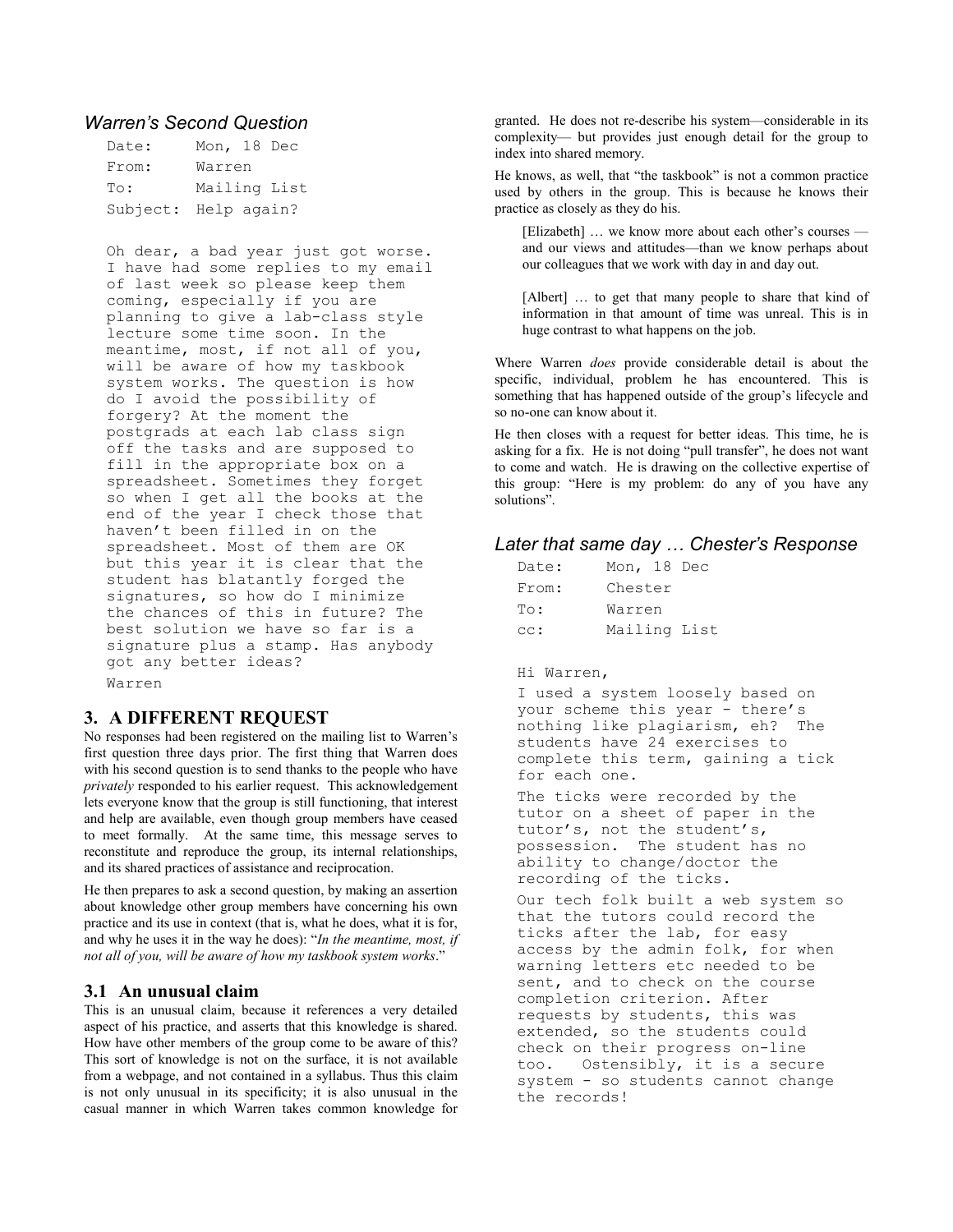```
So can you not resolve the problem
by(a) removing the "double entry" -
of both tutor's spreadsheet and
taskbook. make the tutor's copy the
only and definitive version
  (b) share responsibility between
student and tutor for ensuring the
recording takes place
  (c) provide some on-line page
showing the student's record
(probably need to let a student see
ONLY their own record)
Lots more to say, but aware of e-
mail drowning being a potential
problem...
```
Chester

Chester starts his response with a confession, a confounding factor that challenges the basis of shared knowledge "I used a system loosely based on your scheme this year". It turns out that, unbeknownst to Warren (or, we may guess, to anyone else on the list) there has already been "pull transfer" of this practice. Chester has seen Warren's taskbook in enough detail that he knows which parts he wants to use, which will work for him, and he appropriates them. It is important to note that this is not straight imitation; he does not take the "taskbook" wholesale, but adapts it to local circumstance. Rather than imitation, this is an example of an adaptation of practice involving a change of ownership, a case of transfer leading to transformation [9] and where borrowing a practice promoted its change [8].

We know that this is adapted practice, as Chester gives a detailed description, not only of what his new practice is, but also of a technical implementation.

#### 3.2 Loss of provenance

Chester's acknowledgement of this cycle of adoption and adaptation comes with the slightly shamefaced "there's nothing like plagiarism, eh?" This token symbolises one of the fundamental features that differentiate the activities of teaching and research. "Plagiarism" is about public attribution of the source of ideas, a basic requirement of research-based activity but one that is more-or-less unknown in teaching. It suggests that it is not important—to Chester, to the colleagues within his institution, or to his disciplinary peers— to acknowledge sources of teaching knowledge in the same way as in research. This would also imply that there is no incentive or reward for giving such acknowledgement, and that there are no evolved norms that require it. Part of the reason for this is that teaching practice is often ephemeral, enacted but not documented. And those parts of teaching that *are* documented are rarely referenced with sources as would be ordinary in the documentation of research. As a result, provenance is easily lost in teaching practice.

[Samuel] There were certainly times when I stole stuff from other people.

[Henry] The great benefit for me with the *Commons* is I was reflecting as I was in the process of delivering. And so I was making fairly quick changes to what I was doing in the light of my reflection. Which goes back to what I was saying before, which is that I then put things into practice, so then documenting them afterwards wasn't something I saw as being terribly useful.

Attribution in research has two primary functions. The first pertains to the way in which authorship, reputation, and material rewards are linked, part of the *credit economy* that Latour and Woolgar theorize operates within research communities [10]. The second function is not credit driven, but is epistemologically motivated: attribution provides an audit trail. This audit trail can be followed and independently validated or challenged in subsequent investigations. Each link in the chain can be tested and judged for its own worth and for whether it was appropriately applied. This chain also gives practitioners additional information about the practices they are interested in, and provides rationale for their adoption. Attribution, the practice of acknowledgement, identifies an idea with a specific expression, most usually a named person at a given point in time. Provenance records the history, or pedigree, of a thing from origin through the hands of various owners

This loss of provenance in teaching, this rootlessness and reinvention of practice, paradoxically places more emphasis on practitioner-to-practitioner transfer, unmediated by documentary evidence. As Mary Huber comments about the winner of a prestigious national teaching award: "what he himself had learned from teaching remained his own craft knowledge: ... under documented, and subject to loss ... Aside from his syllabi and fading memories, he had no real record of what happened in those award winning courses" [11].

# 3.3 Hall of mirrors: reflecting back

Chester has not only adapted Warren's practice, but he now reflects this adapted practice back to Warren, giving specific advice as to how Warren might re-import the improvements into its originating context. The practice has come full circle, pulled from Warren to another practitioner who alters it and then "pushes" this altered version back to Warren. The very solution that Warren seeks may lie in this adaptation, whether by Chester's conscious design or by accident of its embedding within Chester's context we cannot tell.

Donald Schon [12] discusses this mutual reflection of practice as a hall of mirrors, (although he was primarily concerned with the dyadic master-apprentice relationship). What we see here is a hall of mirrors reflecting the exchange within a group of engaged peers. This exchange follows the tradition of the design school, the fine arts "crit", and the reflective practicum of the studio. In that tradition, practitioners expose their work to a "coach" and their peers. Each individual sees their practice reflected in others - and others in theirs - and inside this "hall of mirrors" practitioners learn their way to their own expertise.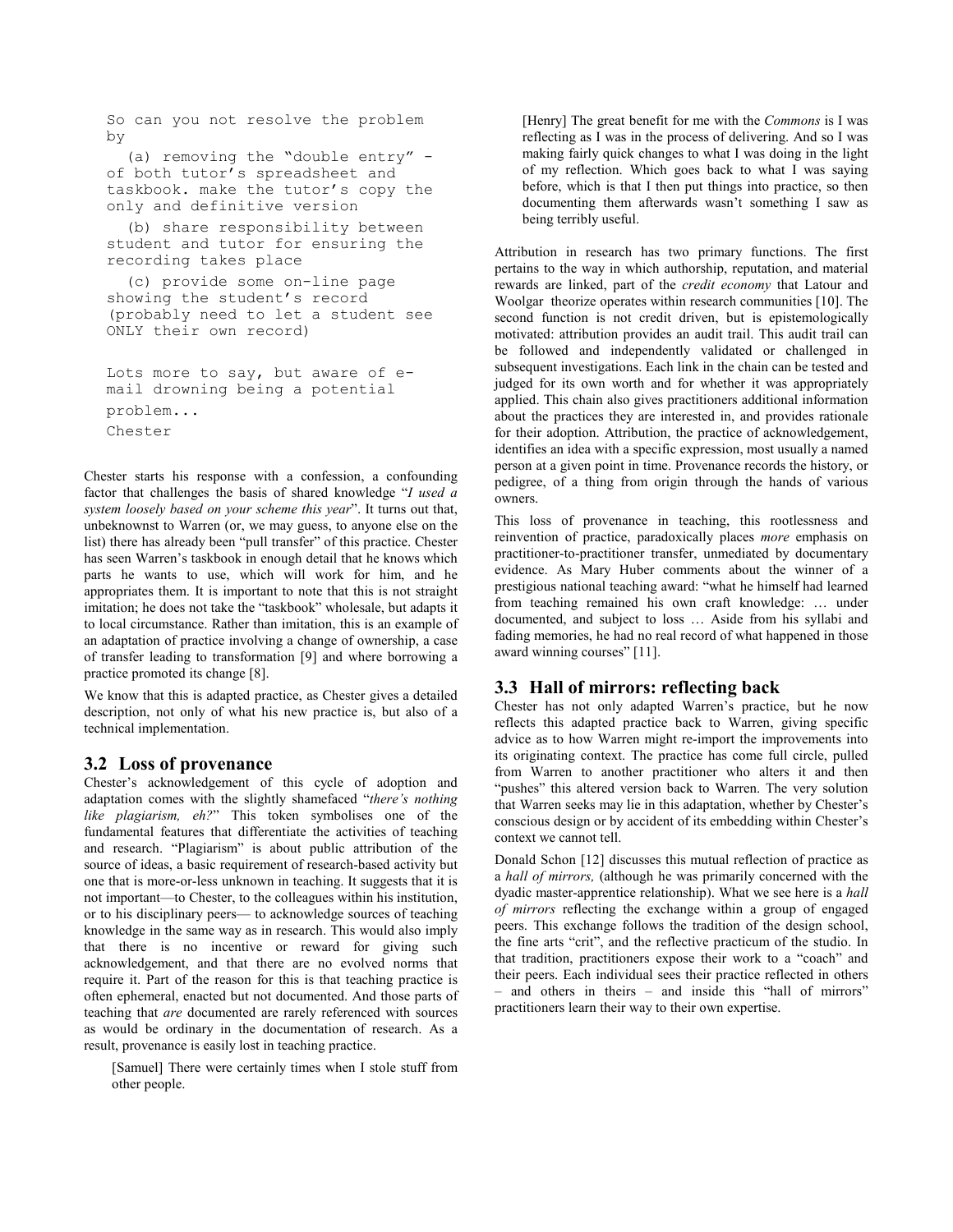#### Just the facts ... Sidney's Response

| Date: | Mon, 18 Dec              |
|-------|--------------------------|
|       | Subject: Re: Help again? |
| From: | Sidney                   |
| To:   | Chester, Warren          |
| cc:   | Mailing List             |

As ever looking for a simple system ... WE keep the piece of paper, not the students and it is THEIR responsibility to make sure we get it right - obviously we give them the opportunity to do this.

For any student we are not happy with, e.g. Someone who 'produces' 5 questions having been off for 3 weeks, we query them on the code etc. This combined with a couple of (short) class tests seems to keep things in check. Sid

As we can see, Sidney is completely operational. No salutation, no signoff -just the facts. Although his style is sparse, he nevertheless reveals that he, too, has a similar "taskbook" mechanism, which he describes. It is unclear from this contribution whether this practice was in place before the Commons or whether it is a piece of practice adapted from it, but it is sufficiently different to warrant description.

Sidney then also points out how his form of the taskbook deals with a separate problem that can arise—not the original problem that Warren raised. Throughout this message, he does not give an answer, he does not specifically respond to Warren's second question. Rather, he says what he does in his context, and assumes that Warren knows how to map this to his own context. He gives the solution (within his own context) in the first paragraph. In the second paragraph, he provides a lagniappe with additional detail that answers a problem that Warren may or may not have.

# Ending the Exchange: Archie's Response

| Date:     | Tue, 19 Dec  |                                     |
|-----------|--------------|-------------------------------------|
| From:     | Archie       |                                     |
| To:       |              | Sidney, Chester, Warren             |
| cc:       | Mailing List |                                     |
|           |              |                                     |
|           |              | Nice to see the list active again   |
|           |              |                                     |
|           |              | Bits of paper get lost - maybe a    |
|           |              | scan of the sheet each week - jpegs |
| never lie |              |                                     |
|           |              |                                     |
| Archie    |              |                                     |

PS Since I started scanning my inevitably vulnerable bits of paper my life has got easier PPS happy Christmas

Archie starts with a meta-comment about the list, neither about the question nor the responses so far. He is talking about the group as a group that functions in a particular way. Even though the message is addressed to the three respondents and cc'd to the list, the comment nonetheless addresses the entire group.

Archie provides a completely orthogonal solution, with rationale, in 16 words and then signs off. Perhaps on re-reading, this feels abrupt. In any case, he adds a postscript saying that this solution has made his work easier, providing a personal endorsement to the factual details. In this way, not only is his solution orthogonal, but so is his method of making it: he provides a direct suggestion, but accompanies it with a personal testimonial: "This is my practice: I actually do this".

Do we count testimonials as evidence for changes to our practice? Perhaps. But the strength of this as a testimonial will depend on Archie's standing within the group. With Archie's response, the email exchange ends.

# 4. CLAIMS

There are a number of claims implicit in our exposition centred on change of practice among educators. We first make these separate claims explicit, and then combine them to suggest the outlines of a theory of transfer of practice.

# 4.1 Self-Disclosure

"Common knowledge" among disciplinary peers who are not involved in relations of power or formal roles of quality assurance can lead to disclosure and shared pedagogical problem solving. Common disciplinary knowledge when combined with a close understanding of its specific situated instantiations in a variety of classroom settings (as found in the Disciplinary Commons) favours exchange which is characterised by an unusual depth of enquiry. By removing political concerns the costs of disclosing are reduced, which affords a focus on improvement rather than accountability.

# **4.2 Peer Observations**

Observation by disciplinary peers across institutions can be a powerful practice for facilitating change, for both the observer and observed. For the observer in particular, seeing new practices in situated contexts allows for spontaneous pull-transfer.

# 4.3 Pull-Transfer

Pull-transfer is a general phenomenon that results from interaction between practitioners. Practitioners directly perceive practices situated elsewhere, and understand the ways in which these practices can be adapted to their own contexts. Pull-transfer contrasts sharply with "in-service" days, staff developer workshops, and researcher theorizing. Rather than a top-down mode of dissemination, it is a peer-to-peer process of diffusion.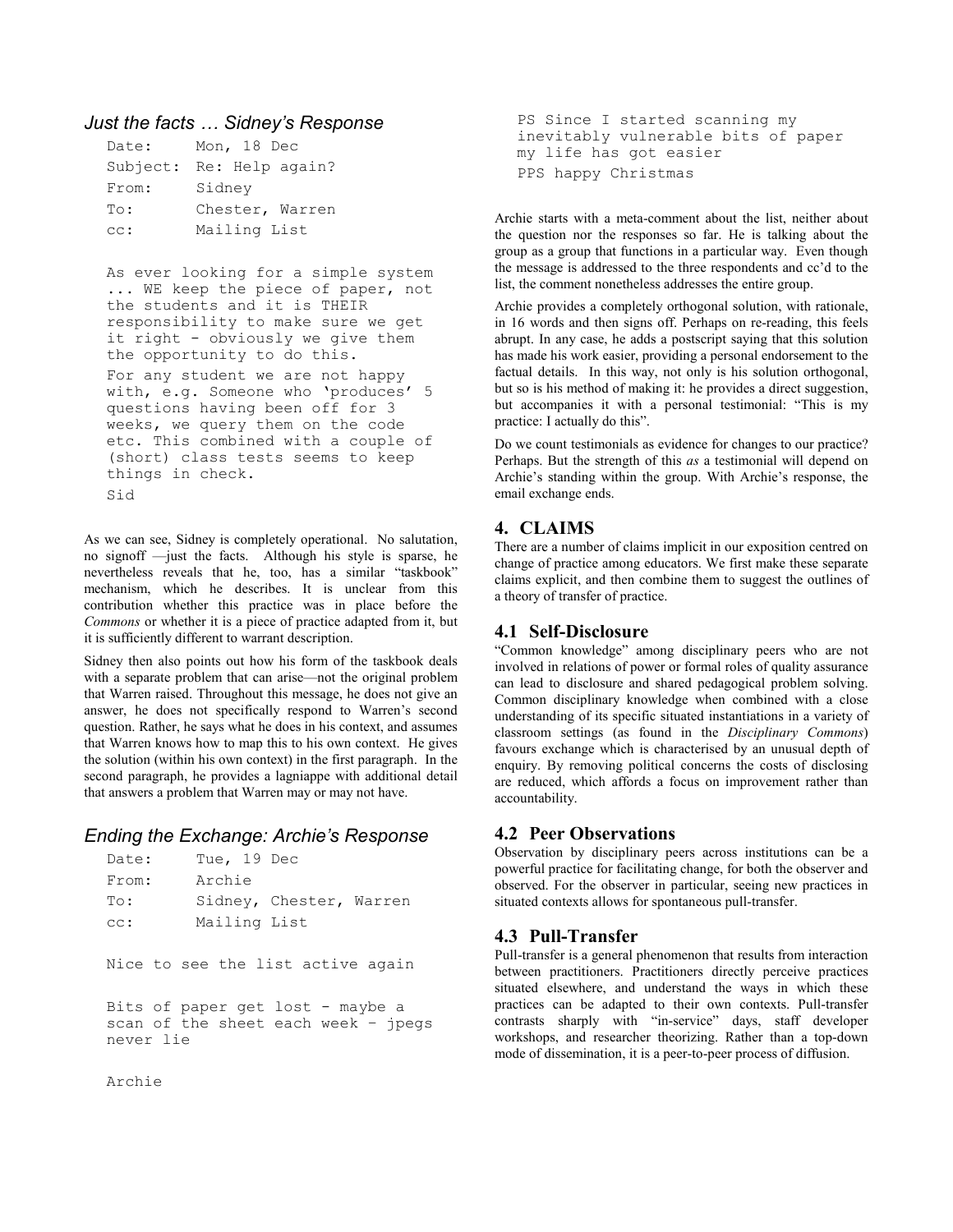#### 4.4 Loss of provenance in teaching

Teaching remains rooted in practice, and not in its documentation. When teaching is documented, it is often in response to formal quality assurance requirements, or promotion procedures, not as part of a process of individual reflection and peer critique: these explicitly internal audiences ensure that such documentation, even when it exists, remains private. At the same time, the values and norms of educational institutions do not require or reward attribution in regard of teaching practice, rendering loss of provenance almost inevitable. Such loss of provenance may in turn result in a loss of status of teachers amongst researchers sensitised to a research credit economy.

"Provenance" in its originating contexts – following the history of paintings or other specific, archival, artefacts – records and notes ownership at every point a picture changes hands. In this way, confidence in the authenticity of the work can be assured. What is guaranteed is that the work is the same as was received; despite changes in ownership it is unchanged, persisting in its original form. In teaching, "provenance" takes on a different character. If we do not know the history of the practice we examine, then we take it as if new. We cannot tell whether this is long-established and well-evolved, worked on by respected educators over time, or whether it was fresh-minted yesterday. Not only that, but we cannot know why any adaptations, or changes, have been made. So "provenance" in teaching, rather than attributing a chain of ownership to assure authenticity, should preserve a record of who the practice was taken from, and what changes were made to fit the new circumstance. In this way a new recipient may understand what changes have been made over time, and why. We call this sort of evidence rationale-preserving transformations.

# 4.5 "Hall of Mirrors" magnifies

#### transformation

Within a practitioner community, practices are not only "pulled", but reflected back at their originators. What the originators see in this reflection is not only their original practice, but its adaptation by others within new contexts.

# 5. OUTLINES TO A GENERAL MODEL OF TRANSFER OF PRACTICE

We have identified above a number of elements that we believe begin to characterise transfer of practice. We offer here a more integrated reflection on what this combination of elements implies. We take these comments as preliminary and incomplete. but believe they are sufficiently well supported by our data and related theory to merit discussion.

Our central principle is *pull-transfer*. We believe this to be central because, if it is the predominant mode of practitioner transfer, it stands in contradiction to accepted forms of top-down professional development. Likewise, it challenges implicit beliefs by educational researchers that research to practice is a simple matter of "dissemination", achieved primarily by publication in research venues. It challenges the notion that teaching knowledge diffuses in the same way as research knowledge.

Staff development workshops and research publications share not only the top-down mode of distribution, but also the type of knowledge that is pushed. Both focus on knowledge that has already been through a deliberate process of generalization and

abstraction. This form of knowledge is taken by some as the very definition of research e.g. "the term 'research' designates an activity designed to test an hypothesis, permit conclusions to be drawn, and thereby to develop or contribute to generalizable knowledge (expressed, for example, in theories, principles, and statements of relationships)" [13].

How would a practitioner access the research literature when faced with a particular problem? How would Warren, faced with his particular problem?

First, he would have to know what kind of a problem he is facing. We should not underestimate the difficulty of this task, especially when "problems" can often be a result of complex configurations of contextual variables, student characteristics, and characteristics of teaching intervention. Second, he would have to generalize the problem, and match its characteristics to the abstract linguistic categories of the relevant researcher community. Should he examine theories of plagiarism? Or motivation? Or classroom efficacy? Third, he would need to seek out and select the identified research literature. Once read, he would need to understand not only what is communicated within the article, but also what it is built on: the cumulative body of work assumed by this researcher community, and hence not explicitly repeated within the article. And finally, he would have to understand how to apply this abstracted knowledge within his particular setting. The situation with staff development workshops is similar, except that Warren would need to attend a workshop in anticipation of having particular problems, in essence banking this knowledge [14] for later use.

It would be reasonable to think that teaching and learning consultants, often centrally located in instructional development units, would be an obvious place to seek more specific information. However, no Commoner considered them a natural resource. When asked about institutional forums for talking about teaching the strongest positive response was:

[Clarence] There is a person in curriculum development who is interested in improving instruction, and is available.

There is a vast chasm between research and practice, not easily bridged. We should not be surprised, then, that Commons participants when they do access literature do so almost exclusively from technical publications, textbooks, and teaching practitioner conferences of disciplinary colleagues.

By contrast, our pull-transfer principle assumes that practitioners operate within an everyday context in which tasks are carried out under pragmatic constraints. Practitioners recognize persistent and recurring problems: too much time marking programming assignments, too many students failing, too many students each term struggling with the semantics of while loops and reference variables. When problems are understood as such it is within the language of teaching within the discipline. Pull-transfer states that practitioners find what they need directly from other practitioners. Because the transfer is peer-to-peer, *adaptation from one setting* to another replaces what would be abstraction and instantiation in a top-down mode of transfer.

Of course, pull-transfer is not an inevitable consequence of practitioners meeting: it does not always occur. It is, however, facilitated by mutual disclosure by people with similar disciplinary knowledge, shared knowledge of one another's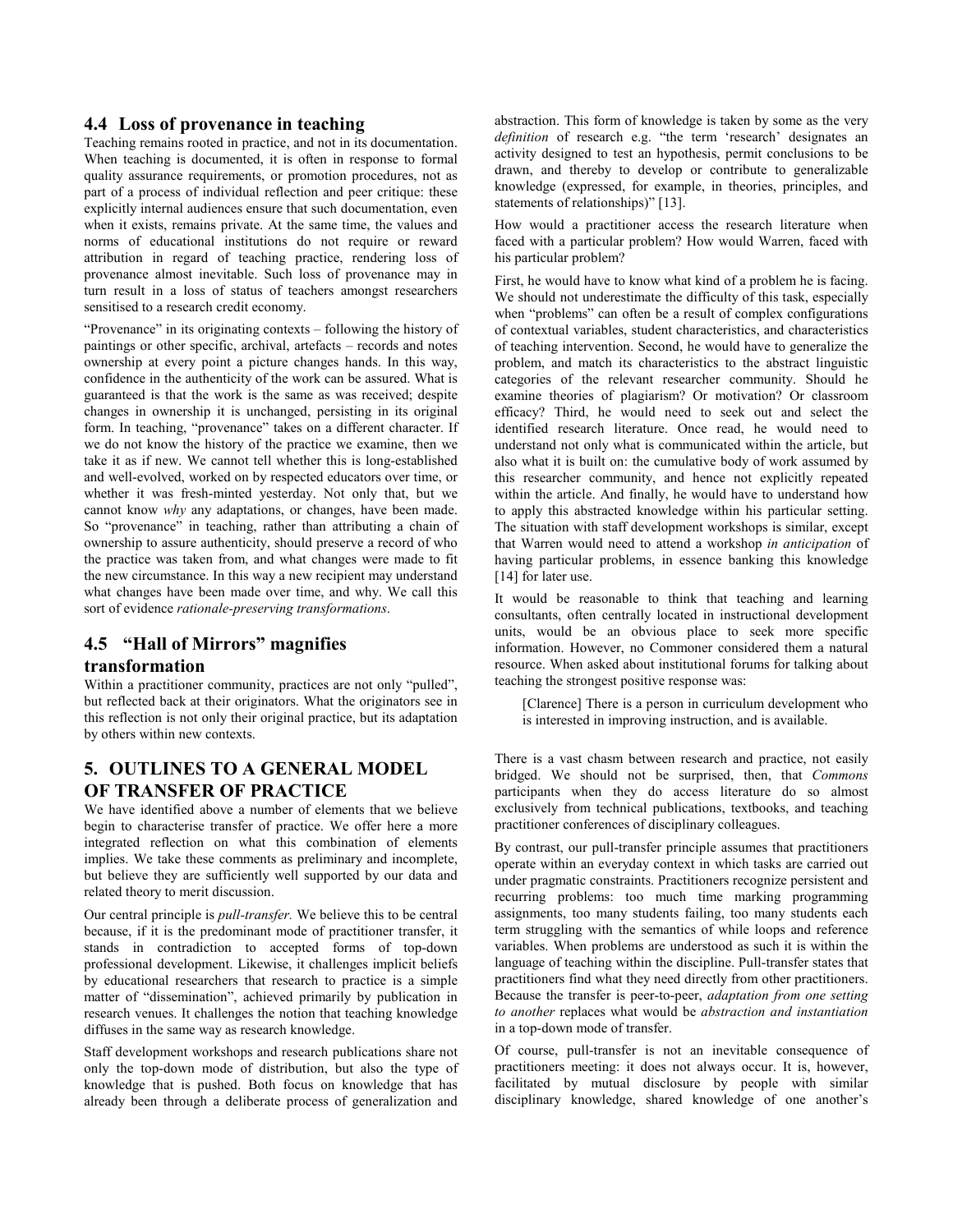classrooms, facing similar kinds of teaching challenges. Such disclosure is, in turn, facilitated by safety from political repercussions, enabling authentic dialogue between participants. Thus, improving educational quality assurance may have more to do with strengthening practitioner networks than with regimes of formal accountability and sanction.

How then, might useful CS Education research results enter a disciplinary network such as that formed by a Disciplinary Commons? How might new ideas "from above" find their way in? We conjecture, albeit tentatively, that a few individuals within such networks may serve as "brokers" between communities [15] in both accessing theoretical knowledge and translating it into terms and practical examples that make it meaningful for this particular practitioner community. Such community members who become enthused of particular practices or approaches from outside of their normal disciplinary sphere and enthusiastically promote them to their colleagues have been called "evangelists" elsewhere [9]. In CS, recent subjects of evangelism have been learning theories of constructivism[16] and co-operative learning  $[17]$ .

Using the terms of social network theory [18], these evangelists serve as *weak ties* to external social networks, and knowledge moves from one network to another through these weak ties. But once this new knowledge has entered the practitioner network, the strong ties among its members (facilitated by mutual disclosure, pull transfer, etc.) enable such ideas to quickly diffuse, altered and adapted at each step. With strong practitioner networks, fewer brokers are required for new ideas to get to the point of practice.

[Samuel] Assessment stuff in general I'm going to do differently this semester. I think I'm going to do ... CATs [Angelo and Cross's Classroom Assessment Techniques  $[19]$ ], which  $\mathbf I$ haven't tried before (Interviewer: where did you get the idea for that?) Well, Ida at University Y has been doing that for a long time. I've heard her talk about it before, but it wasn't until we were in this group together that ... I heard ... more detail about the sorts of things that she does ... she typically does them in labs and has some more elaborate tricks

In this case, Ida is the weak tie to another community (this time of experts in assessment in higher education), and Samuel does pull transfer within the Commons network when seeing how these have been instantiated within Ida's courses.

We thus posit pull-transfer as an important mechanism for change of practice among teaching practitioners. What our investigation does not (and cannot) tell us is the prevalence of this change mechanism relative to other mechanisms<sup>1</sup>; this will require additional research and a different set of research methods.

# **6. METHODOLOGICAL CODA**

In this paper we have combined several methods. Centrally, we have provided a hermeneutical analysis of a verbatim email exchange on a mailing list. The exchange was taken from the mailing list from the UK Commons, which included all of the UK participants and one of the authors. E-mail is a fact of academic life and a familiar communication genre. However, by applying an hermeneutical analysis to naturalistic speech, what is revealed about the participants, their situation and attitudes is, we contend, more illuminating than might be obtained solely by more intrusive and researcher-driven methods (e.g. interviewing) [20, 21]. For us, the power of this approach is in the very prosaic nature of the data; no-one would take the trouble to invent something so banal, and its unguarded ordinariness reveals complexities and nuances which may be frightened away, or obscured, by more direct questioning. In focusing on everyday speech and the way in which mundane actions both constitute and construct social life, we share some of the goals—though not the methods—of ethnomethodologists [22].

Our understanding of the text was informed by our own situatedness within the Disciplinary Commons, by the fact that we share "vulgar competence" with the participants – that is, that we, too, are practicing CS educators [23]. Our role in the Commons was as project developers, jointly in the year preceding the monthly meetings and (separately but in parallel) as project leaders at two different sites during the year of meetings. Our primary role during the sessions was to structure critical engagement among the participants about the relationship between the teaching and learning that was occurring in participants' classrooms: in pairs, in small groups, and in plenary. We took reflective notes immediately following each of the monthly sessions, which we jointly debriefed by telephone shortly after. Thus, many of the themes discussed here began to emerge through our direct observation and participation in the Commons and our monthly discussions.

In this way our participation in the *Commons* was unlike that of the other participants because of our leadership roles. To get further insight into the effect of the *Commons* on participants' understanding of their own teaching practices, we undertook two surveys of all participants and conducted semi-structured interviews with  $\overline{4}$  participants from the US Commons and 5 participants from the UK Commons.

The first survey was administered during the last of the monthly meeting, and all responses were anonymous. All participants of both Commons completed this survey. Questions were primarily constrained choice (Likert scale) ratings of evaluative questions, e.g. "I would recommend the Commons to a colleague", and "The three most valuable parts of the Commons were". Results from this survey are reported in [2]. The second survey was administered via a web form one month after the final monthly meeting; responses were automatically pseudonymized (though we had access to the pseudonymization table). All participants of both *Commons* completed this survey. The questions were openended and focussed on the identity of the participants within practitioner communities, e.g. "who do you talk to about teaching?", "What published material do you read with regard to your teaching?" Finally, we undertook semi-structured interviews with approximately one third of the participants four months after the final monthly meeting. Each of us had a separate telephone interview with three participants from the Commons that the other person led, and three additional participants were interviewed by telephone by Jessica Yellin, a researcher at the Center for Engineering Learning and Teaching at the University of Washington. Interviews were digitally recorded and transcribed verbatim, using a commercial service. At this stage, questions were focussed on participant perception of the course portfolio they produced, of the Commons project as a whole, and of any changes to practice that resulted from their participation. Quotes

<sup>&</sup>lt;sup>1</sup> We thank an anonymous reviewer for making this point and for suggesting that pull transfer may also apply to research.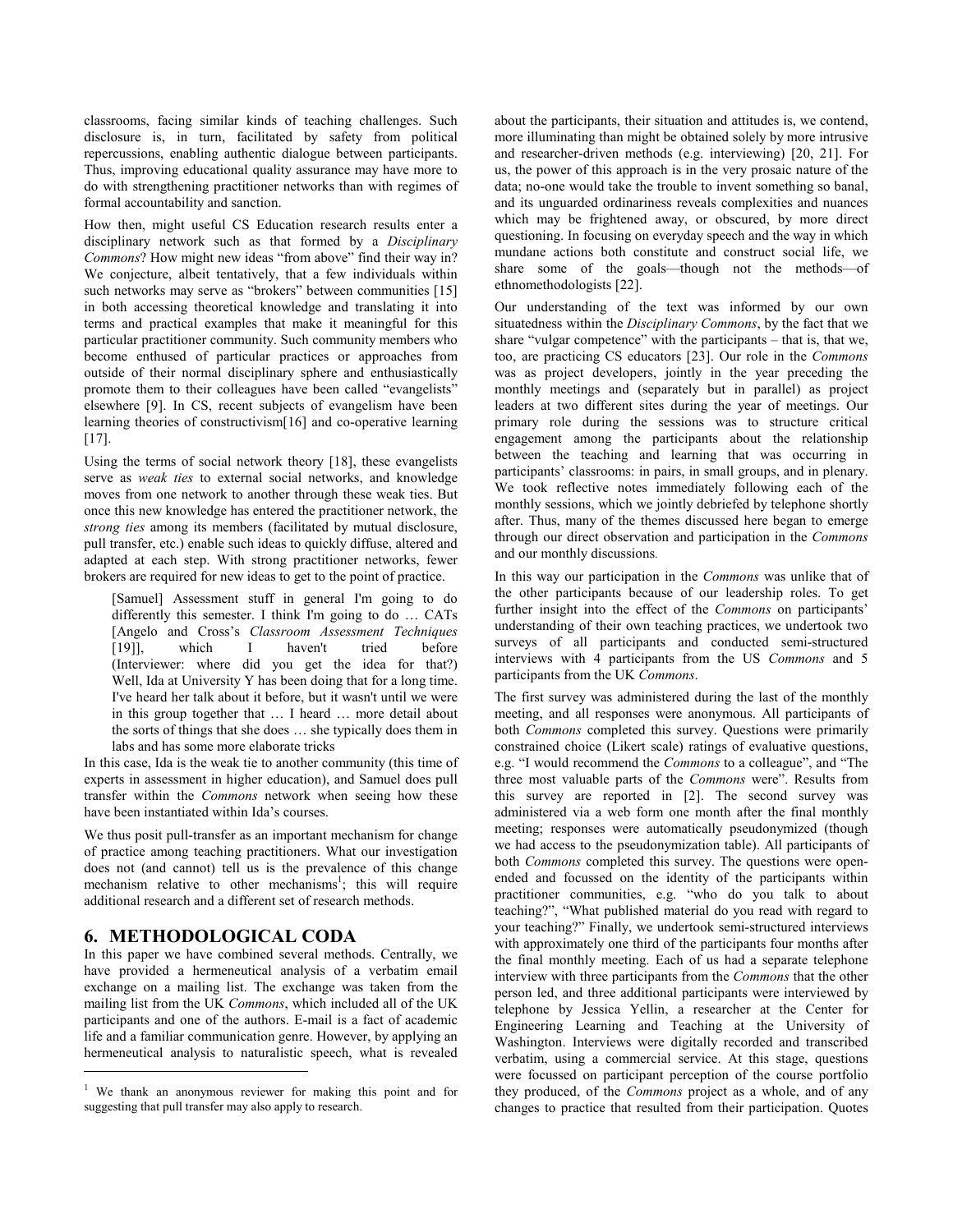from this data are included in this paper, identified by pseudonym. Pseudonyms preserve gender.

We undertook a grounded theory analysis on this data [24]. By grounded theory, Strauss and Corbin "mean theory that was derived from data, systematically gathered and analyzed through the research process." Theory is taken as a set of relationships between concepts which provide a coherent account for the data encountered and can be used for explanation or prediction. The grounded theory procedures that we used included open coding, which identifies conceptual categories within transcripts of interviews and naturalistic speech, axial coding, which relates categories to subcategories, and *selective coding*, which integrates and refines the different categories. We also undertook memoing, in maintaining an ongoing record of the analysis as it evolves through interaction with the data, and constant comparison which involves alternation between the development of theoretical ideas and their validation in the data.

We open coded two surveys together to develop initial categories and to calibrate coding practices. We then separately coded surveys of the participants in our respective Commons and of the interviews that we each carried out, discussing coding categories as they emerged. We were sometimes aided, sometimes thwarted in our analysis by our use of Nvivo software. Following open coding, we did axial and selective coding together, merging, splitting, and grouping categories. We maintained reflective memos and debriefing notes throughout the coding process.

We differed from a strict "Strauss and Corbin" regime in that we had a number of theoretical conjectures prior to commencing the data analysis, developed primarily from our direct involvement in the project. We sought validation for these conjectures from the data, and abandoned or changed those that were not supported. But equally, strictly grounded theoretical conjectures emerged that we had not understood prior to interacting with the data. We iterated frequently between developing theoretical propositions and validating these propositions from the data.

What we have not done is to consider whether the transfer practices we observe here share features with transfer in other domains; this must be regarded as "future work".

#### 7. SUMMARY

In bringing an ethnomethodologically-inspired approach, we capitalise on our closeness (as researchers) to the practices and practitioners we study. In taking as primary data naturallyoccurring texts (rather than researcher-instigated investigations) we hope to open the space of research methods considered by CS Ed research. By coupling this situated investigation with additional grounded theory analysis, we suggest that general observations with respect to how teaching practices transfer may be drawn from a close examination of a single situation.

#### 8. ACKNOWLEDGEMENTS

Our thanks to the participants in the Disciplinary Commons, particularly to Warren, Chester, Sydney, and Archie. Thanks to Jessica Yellin; her interviews of Commons participants are models of researcher skill. The Washington State Board of Community and Technical Colleges, the University of Washington, Tacoma (UWT), the Institute of Technology at UWT, and the UK National Teaching Fellowship Scheme all provided critical support to carry out the Disciplinary Commons project. The SIGCSE Special

Projects Fund provided funding so that we could spend time together analyzing the project data. And the University of Washington's Helen Riaboff Whiteley Center at the Friday Harbor Laboratories provided the ideal place in which this work could take place. For all of this support we are deeply grateful.

# 9. REFERENCES

- 1. The Disciplinary Commons. 2007. http://www.disciplinarycommons.org
- 2. Tenenberg, J. and S. Fincher. Opening the door of the computer science classroom: the Disciplinary Commons. in Proceedinds of the 38th SIGCSE technical symposium on Computer science education 2007. Covington, KT.
- 3. Searle, J.R., Speech acts : an essay in the philosophy of language. 1969. Cambridge: Cambridge University Press.
- 4. Brown, J.S., A. Collins, and P. Duguid, Situated cognition and the culture of learning. Educational Researcher, 1989. 18(1): p. 32-42.
- 5. Lave, J. and E. Wenger, Situated learning : legitimate peripheral participation. Learning in doing, social, cognitive, and computational perspectives. 1991, Cambridge: Cambridge University Press.
- 6. Gosling, D., Models of Peer Observation of Teaching. 2002, Higher Education Academy.
- 7. EPCoS, Effective Projectwork in Computer Science. 1999. http://www.cs.kent.ac.uk/national/EPCOS
- 8. Fincher, S., M. Petre, and M. Clark, eds. Computer science project work: principles and pragmatics. 2001, Springer-Verlag: London.
- 9. Fincher, S. From transfer to transformation: towards a framework for successful dissemination of engineering education. in Frontiers in Education. 2000.
- 10. Latour, B. and S. Woolgar, Laboratory life : the construction of scientific facts. 1986, Princeton, N.J.: Princeton University Press.
- 11. Huber, M.T., Disciplines and the development of a Scholarship of Teaching and Learning in the United States of America. 2002, Higher Education Academy.
- 12. Schon, D.A., Educating the reflective practitioner : toward a new design for teaching and learning in the professions. The Jossey-Bass higher education series. 1987, San Francisco: Jossey-Bass.
- 13. United States. National Commission for the Protection of Human Subjects of Biomedical and Behavioral, R. and E.a.W. United States. Department of Health, The Belmont Report : ethical principles and guidelines for the protection of human subjects of research. DHEW publications; nos.(OS)78-0012, (OS)78-0013 and (OS)78-0014. 1978, Washington, D.C.: Govt Print. Off. [for] Department of Health Education and Welfare.
- 14. Freire, P., Pedagogy of the oppressed. A continuum book. 1970, New York: Seabury Press.
- 15. Wenger, E., Communities of practice : learning, meaning, and identity. Learning in doing. 1998, Cambridge: Cambridge University Press. xv, 318p : ill ; 23cm.
- 16. Ben-Ari, M. Consructivism in Computer Science Education. in Proceedings of the twenty-ninth SIGCSE technical symposium on Computer science education. 1998. Atlanta. GA: ACM Press.
- 17. Beck, L.W., A.W. Chizhik, and A.C. McElroy. Cooperative learning techniques in CS1: design and experimental